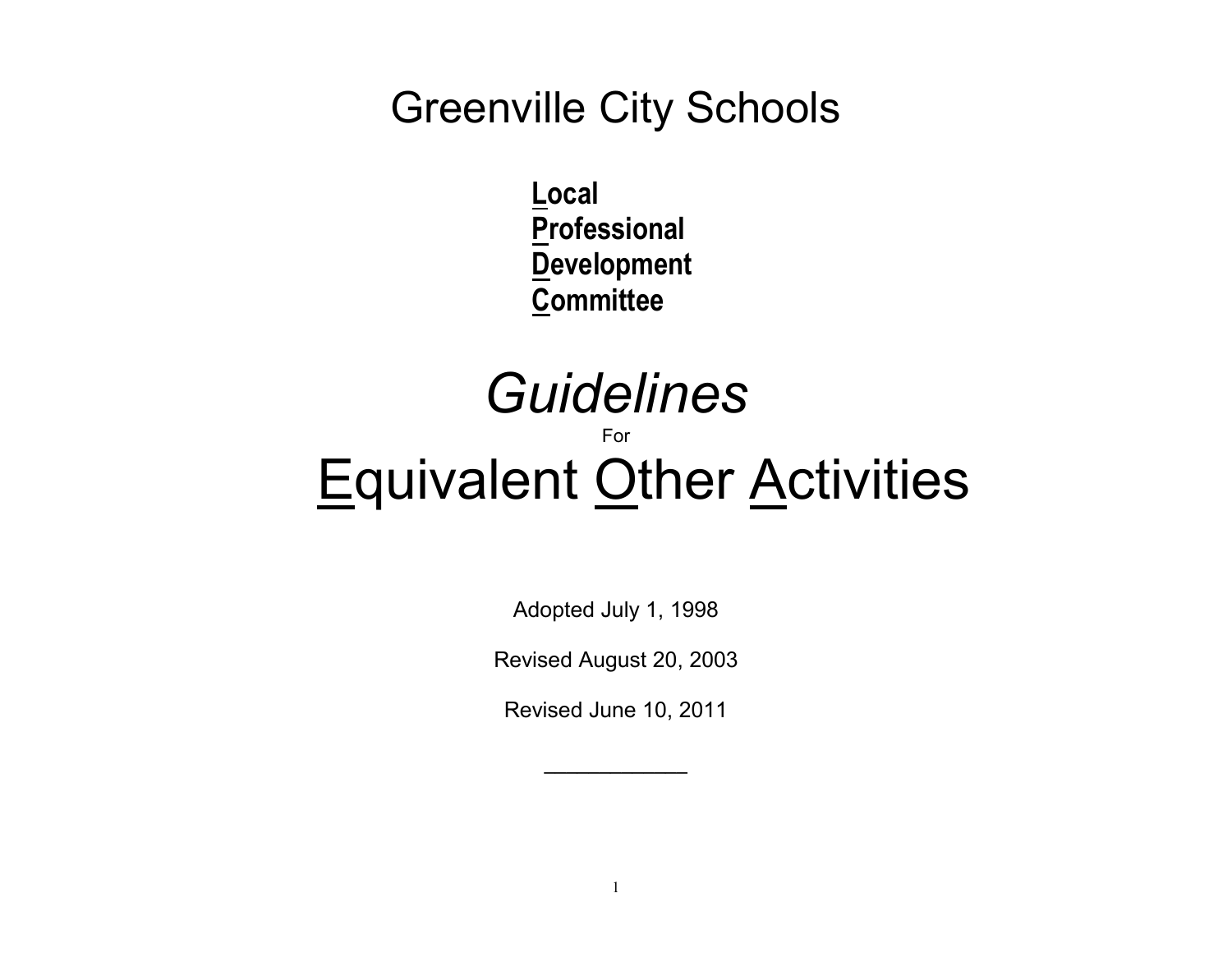#### Greenville City Schools **LOCAL PROFESSIONAL DEVELOPMENT COMMITTEE**

### **Equivalent Other Activities (revised 06/11)**

Many teachers have completed coursework and are now looking for other opportunities for professional development. Teachers may submit a proposal for an activity that relates to their growth as a teacher but does not follow a formal process such a semester hour, a CEU, or already approved contact hour activity. Teachers may design their own professional activities and submit a proposal that details out the goals and the amount of time that will be spent to reach the goals.

### **COLLEGE CREDIT AND CEU'S CANNOT BE EARNED FOR SAME ACTIVITY**

#### **DO NOT WAIT UNTIL THE LAST MINUTE TO START YOUR REQUIREMENTS FOR RENEWAL!!!!**

- 1. Maintain a file/portfolio of your documentation. The LPDC does not maintain central records of your information other than a copy of your approved IPDP.
- **2.** Records Review not later than the *May LPDC meeting* of the year your certificate/license is due to expire, bring and submit your completed portfolio/file documenting 18 CEU's or 6 semester hours or a combination to the LPDC for final approval with the appropriate application form. **Original CEU forms and Original College Transcripts are required documents.**
- 3. New employees who hold a 5-year license must complete and submit an IPDP by October 1 of hiring year (or within two months of hiring date if after September 1) *or submit an approved IPDP from your previous district*. Veteran employees must complete a new IPDP following the receipt of their new license in order to count work toward renewal of the new licensure cycle.

#### **How do you convert your CEUs and semester hours to clock hours?**

- □ generally, one clock hour of activity equals 0.1 CEU See Value per activity  $\Box$
- $\Box$ one semester hour of college credit equals 30 clock hours
- $\Box$ one quarter hour equals 20 clock hours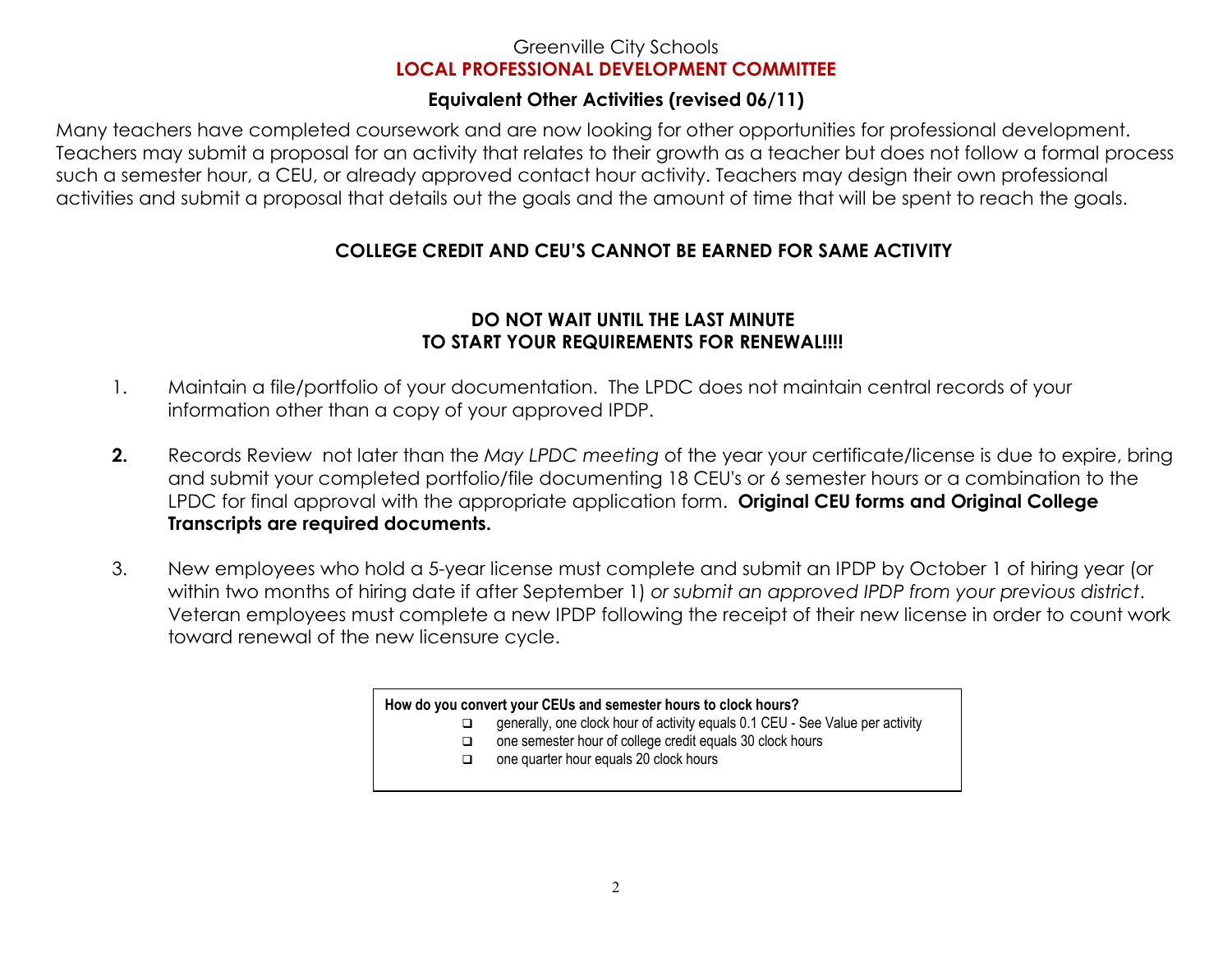### LPDC Step-by-Step IPDP Approval Process

| 1                           | $\mathbf{2}$                                   | 3                                   | 4                                              |
|-----------------------------|------------------------------------------------|-------------------------------------|------------------------------------------------|
| Approval of<br><b>Goals</b> | Pre-approval<br>of PD<br>* if required by LPDC | Evaluation of<br><b>Approved PD</b> | <b>Review for</b><br><b>License</b><br>Renewal |
| <b>Approve</b>              | <b>Review</b>                                  | <b>Review</b>                       | <b>Complete final</b>                          |
| educator's IPDP             | educator's                                     | educator's                          | <b>Records Review</b>                          |
| goals.                      | submissions for<br>preapproval of              | evaluations of &<br>reflections on  | to assure that<br>all Goals and                |
|                             | PD activity.                                   | approved PD                         | <b>Standards are</b>                           |
|                             |                                                | activities.                         | met with                                       |
|                             |                                                |                                     | evidence,                                      |
|                             |                                                |                                     | reflection, and                                |
|                             |                                                |                                     | credit hours/or<br><b>CEU's are</b>            |
|                             |                                                |                                     | provided.                                      |
|                             |                                                |                                     |                                                |
|                             |                                                |                                     |                                                |
|                             | <b>Effective dates of the IPDP</b>             |                                     |                                                |
|                             |                                                |                                     |                                                |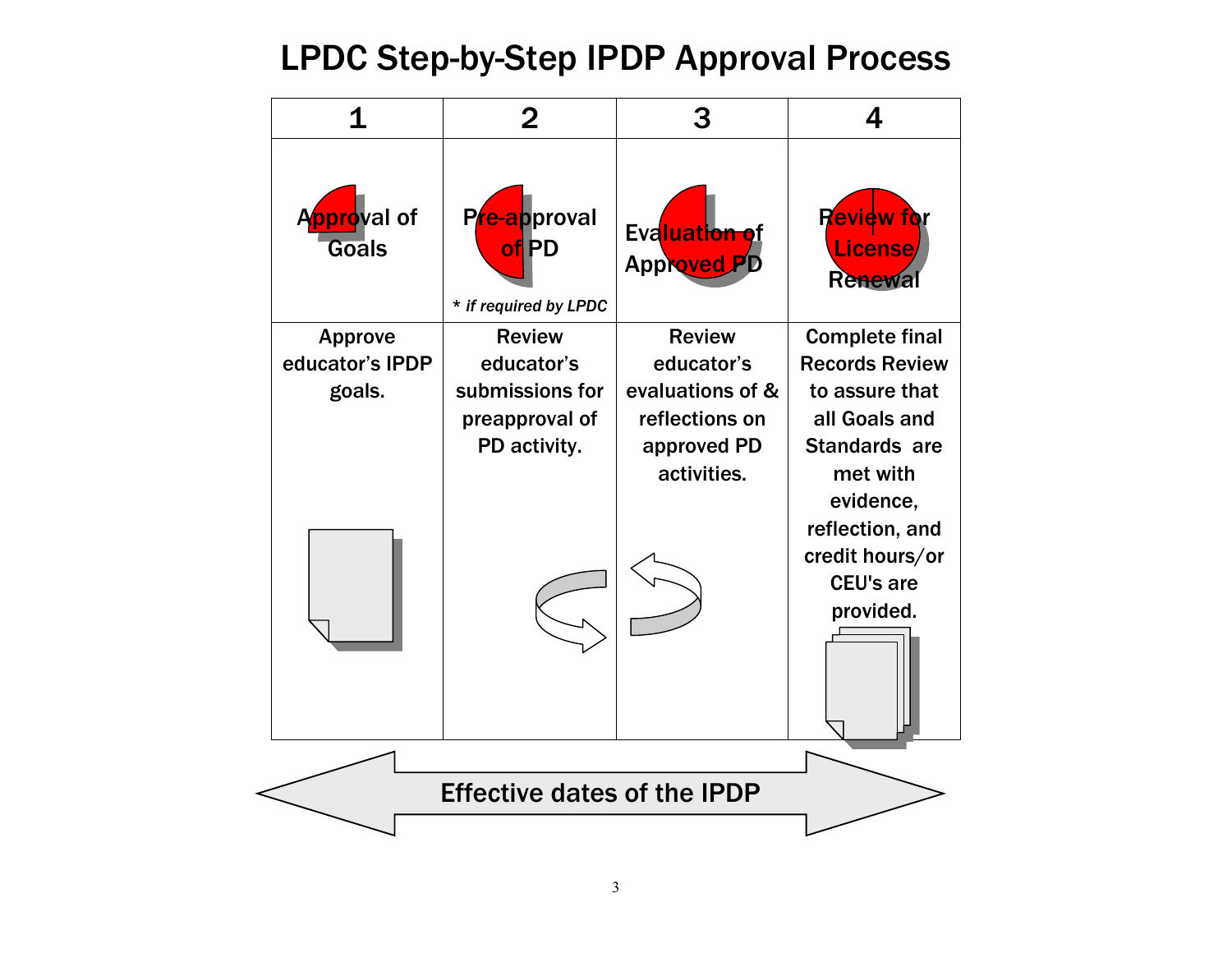| Option # | <b>Recommend</b><br><b>Pre Approval</b><br><b>Activity</b>                                                                                                                                                                                                                                                                                                          | <b>Value per</b><br><b>Activity</b>                                                                                                                       | <b>Max. Credit</b><br>per<br><b>License Cycle</b> | <b>EOA Proposal</b><br><b>Form Required</b> | <b>Documentation required</b><br>upon completion of<br>activity                                                                                                                                                                                                                                                                                                                                                                                                                                                                                                                                                              | <b>Criteria Relates to Student</b><br><b>Achievement and IPDP</b><br><b>Goals</b>                                                                                                                                                                                                                                                                                                                                               |
|----------|---------------------------------------------------------------------------------------------------------------------------------------------------------------------------------------------------------------------------------------------------------------------------------------------------------------------------------------------------------------------|-----------------------------------------------------------------------------------------------------------------------------------------------------------|---------------------------------------------------|---------------------------------------------|------------------------------------------------------------------------------------------------------------------------------------------------------------------------------------------------------------------------------------------------------------------------------------------------------------------------------------------------------------------------------------------------------------------------------------------------------------------------------------------------------------------------------------------------------------------------------------------------------------------------------|---------------------------------------------------------------------------------------------------------------------------------------------------------------------------------------------------------------------------------------------------------------------------------------------------------------------------------------------------------------------------------------------------------------------------------|
| 1a.      | College<br>Coursework<br>Certification<br>taken for credit at<br>an accredited,<br>baccalaureate<br>degree granting<br>college/university.<br>- Licensure=taken<br>for credit at an<br>accredited<br>associate or<br>baccalaureate<br>degree granting<br>college/university<br>as long as it is<br>related to<br>classroom<br>teaching and/or<br>area of licensure. | 1 semester<br>$hour = 3$<br>CEU's.<br>3 quarter<br>hrs./2<br>semester<br>$hrs = 6$ CEU's<br>2 quarter hrs<br>$= 4$ CEU's.<br>1 quarter $hr =$<br>2 CEU's. | No maximum                                        | <b>No</b>                                   | <b>Official Transcripts</b><br><b>5-Year Professional Educator</b><br>License:<br>6 semester hours or 18 CEU's or<br>equivalent for 1st renewal.<br><b>Senior Professional Educator</b><br>License:<br>Required Master's degree,<br>Previously held a Professional<br>Educator License, Meet criteria<br>for accomplished or<br>distinguished levels of<br>performance in Ohio<br>Standards for Educators.<br><b>Lead Professional Educator</b><br>License: same as Senior<br>Professional plus hold NBCT or<br>Master Teacher designation or<br>meet additional criteria<br>established by the Educator<br>Standards Board. | Must be taken through an<br>accredited college or other<br>approved post secondary<br>educational<br>institution.<br>Must be taken for credit with a<br>grade of "C" or better, a "P" in<br>pass/fail course.<br>Coursework must be in<br>education or in a content area<br>directly related to the<br>individual's teaching<br>assignment or related areas<br>and relate to student<br>achievement and approved<br>IPDP Goals. |
| $1b$ .   | Class Audit                                                                                                                                                                                                                                                                                                                                                         | CEU's to be<br>determined<br>by the<br>instructor.                                                                                                        | No maximum                                        | <b>No</b>                                   | CEU's signed by the<br>University.                                                                                                                                                                                                                                                                                                                                                                                                                                                                                                                                                                                           | Must relate to student<br>achievement and approved<br><b>IPDP Goals.</b>                                                                                                                                                                                                                                                                                                                                                        |
| 2a.      | Professional<br>Conference<br>Workshop/<br>Institute/<br>Academy, or<br>Staff<br>Development                                                                                                                                                                                                                                                                        | 1 clock hour<br>in<br>workshops $=$<br>0.1 CEU                                                                                                            | No maximum                                        | <b>No</b>                                   | CEU certificate and/or<br><b>Activity Documentation</b><br>Voucher                                                                                                                                                                                                                                                                                                                                                                                                                                                                                                                                                           | Must include only time spent in<br>those portions of the<br>conference program that<br>contribute to the participant's<br>knowledge, competence,<br>performance, or effectiveness<br>in education and relate to<br>student achievement and<br>approved IPDP Goals.                                                                                                                                                              |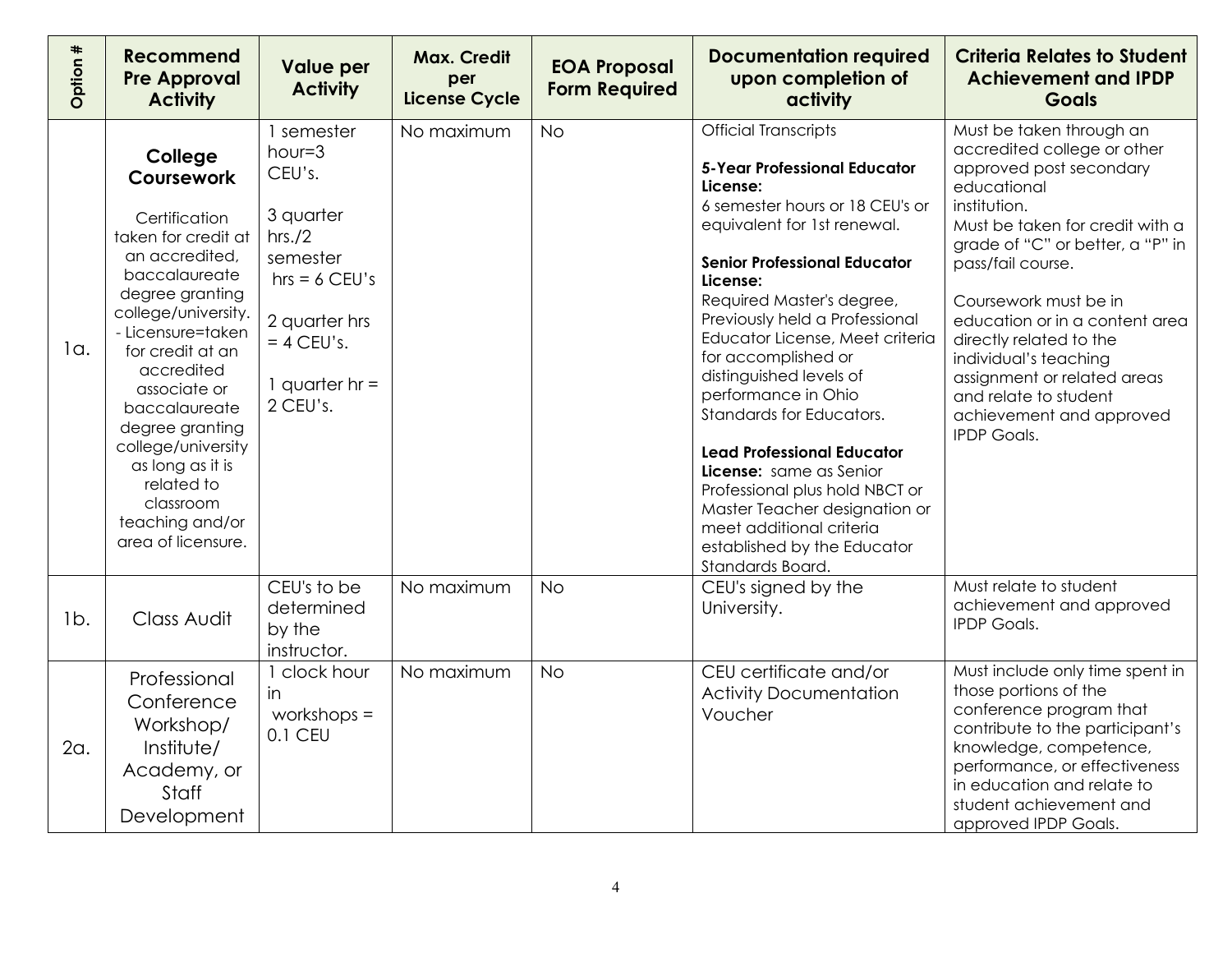| Option # | <b>Recommend</b><br><b>Pre Approval</b><br><b>Activity</b>                                                                                                                    | <b>Value per</b><br><b>Activity</b>                                                            | <b>Max. Credit</b><br>per<br><b>License</b><br>Cycle | <b>EOA Proposal</b><br><b>Form Required</b>                                                                                                           | <b>Documentation required</b><br>upon completion of<br>activity                                                        | <b>Criteria Relates to Student</b><br><b>Achievement and IPDP</b><br><b>Goals</b>                                                                                                                                                                                                                                 |
|----------|-------------------------------------------------------------------------------------------------------------------------------------------------------------------------------|------------------------------------------------------------------------------------------------|------------------------------------------------------|-------------------------------------------------------------------------------------------------------------------------------------------------------|------------------------------------------------------------------------------------------------------------------------|-------------------------------------------------------------------------------------------------------------------------------------------------------------------------------------------------------------------------------------------------------------------------------------------------------------------|
| 2b.      | Professional<br>Development<br>provided by<br>building<br>principal                                                                                                           | clock hour<br><i>in</i><br>workshops $=$<br>0.1 CEU                                            | No maximum                                           | <b>No</b>                                                                                                                                             | CEU certificate and/or EOA<br>Reflection document;<br>Attach log of time spent<br>doing this activity.                 | Must include only time spent in<br>those portions of the<br>conference program that<br>contribute to the participant's<br>knowledge, competence,<br>performance, or effectiveness<br>in education and relate to<br>student achievement and<br>approved IPDP Goals.                                                |
| 3.       | Peer<br>Observation<br>for Professional<br>Growth                                                                                                                             | Actual time in<br>observation.<br>1 clock hour<br>$= 0.1$ CEU                                  | Up to 2 CEU<br>per license<br>cycle                  | <b>No</b>                                                                                                                                             | <b>EOA Reflection document;</b><br>Attach log of time spent<br>doing this activity.                                    | Must relate to student<br>achievement and approved<br>IPDP Goals and not part of an<br>official mentoring program.                                                                                                                                                                                                |
| 4.       | School - based<br>initiative (e.g.<br>approved grade-<br>level, subject-<br>area, or<br>additional cluster<br>meetings or<br>school<br>improvement<br>initiatives/<br>pilots) | 1 clock hour<br>$= 0.1$ CEU<br>Up to 30<br>contact hours<br>per activity.                      | Up to 6 CEU<br>per license<br>cycle                  | <b>No</b>                                                                                                                                             | CEU Certificate.                                                                                                       | Work must be authorized by<br>building principal, department<br>head, or district administrator<br>and relate to student<br>achievement and approved<br><b>IPDP Goals.</b>                                                                                                                                        |
| 5.       | Publication of<br>Original<br><b>Work Directly</b><br>Related<br>to Education.                                                                                                | 6 CEU's for<br>book;<br>3 CEU's for<br>article in a<br>professional<br>journal or<br>magazine. | Up to 6 CEU<br>per license<br>cycle                  | Yes. Equivalent<br>Other Activity<br>Proposal form<br>must be<br>submitted to the<br>LPDC for pre-<br>approval prior to<br>beginning the<br>activity. | Copy of publication or<br>document and EOA<br>Reflection document;<br>Attach log of time spent<br>doing this activity. | Must contribute to the<br>education profession or add to<br>the body of knowledge in the<br>individual's specific field.<br>Copy of article, title page of<br>book, software, report, or<br>curriculum unit and log of time<br>spent.<br>Must relate to student<br>achievement and approved<br><b>IPDP Goals.</b> |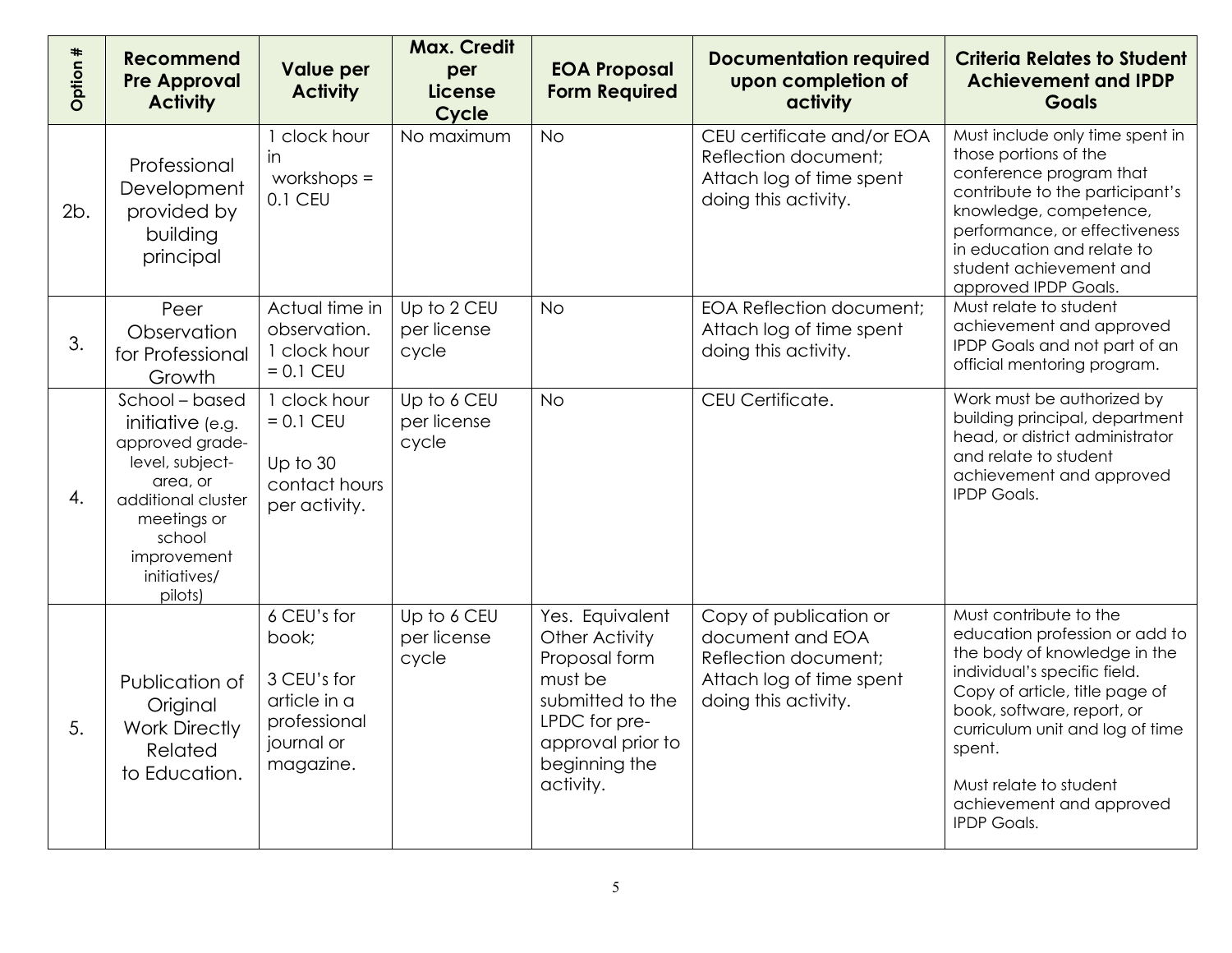| Option # | <b>Recommend</b><br><b>Pre Approval</b><br><b>Activity</b>                                   | <b>Value per</b><br><b>Activity</b>                                               | <b>Max. Credit</b><br>per<br><b>License</b><br>Cycle | <b>EOA Proposal</b><br><b>Form Required</b> | <b>Documentation required</b><br>upon completion of<br>activity         | <b>Criteria Relates to Student</b><br><b>Achievement and IPDP</b><br><b>Goals</b>                                                                                                                                           |
|----------|----------------------------------------------------------------------------------------------|-----------------------------------------------------------------------------------|------------------------------------------------------|---------------------------------------------|-------------------------------------------------------------------------|-----------------------------------------------------------------------------------------------------------------------------------------------------------------------------------------------------------------------------|
| 6.       | Teaching<br>Portfolio                                                                        | clock hour<br>$= 0.1$ CEU's                                                       | Up to 6 CEU<br>per license<br>cycle                  | <b>No</b>                                   | Completed Portfolio.                                                    | Must meet the Standards<br>for Ohio Educators,<br>completed within the<br>license cycle, and relate<br>to student achievement<br>and approved IPDP<br>Goals.                                                                |
| 7a.      | National Board<br>0f<br>Professional<br><b>Teaching</b><br><b>Standards</b><br>Certification | 36 CEU's for<br>the first<br>National<br><b>Board</b><br>Certification<br>attempt | 36 CEU's for<br>the first<br>attempt.                | <b>No</b>                                   | National Board<br>Certificate or letter from<br>NBPTS must be attached. | Must be in the subject<br>area of the individual's<br>assignment.<br>Certificate must be<br>completed or<br>participation as<br>candidate must be<br>verified by the expiration<br>date of the Ohio<br>certificate/license. |
| 7b.      | Master<br>Teacher<br>Program<br>Completion                                                   | 6 CEU's if<br>achieved                                                            | Up to 6 CEU<br>per license<br>cycle                  | <b>No</b>                                   | <b>Master Teacher</b><br>Certificate.                                   | Must complete all<br>requirements. Certificate<br>must be completed by<br>the expiration date of the<br>Ohio license.                                                                                                       |
| 8.       | Professional<br>Certification<br>(not NBCT)                                                  | To be<br>determined<br>upon LPDC<br>review                                        | Up to 6 CEU<br>per license<br>cycle                  | <b>No</b>                                   | Certificate of completion.                                              | Must be in area of<br>individual's licensure and<br>be completed by the<br>expiration date of the<br>Ohio license.<br>Must relate to student<br>achievement and<br>approved IPDP Goals.                                     |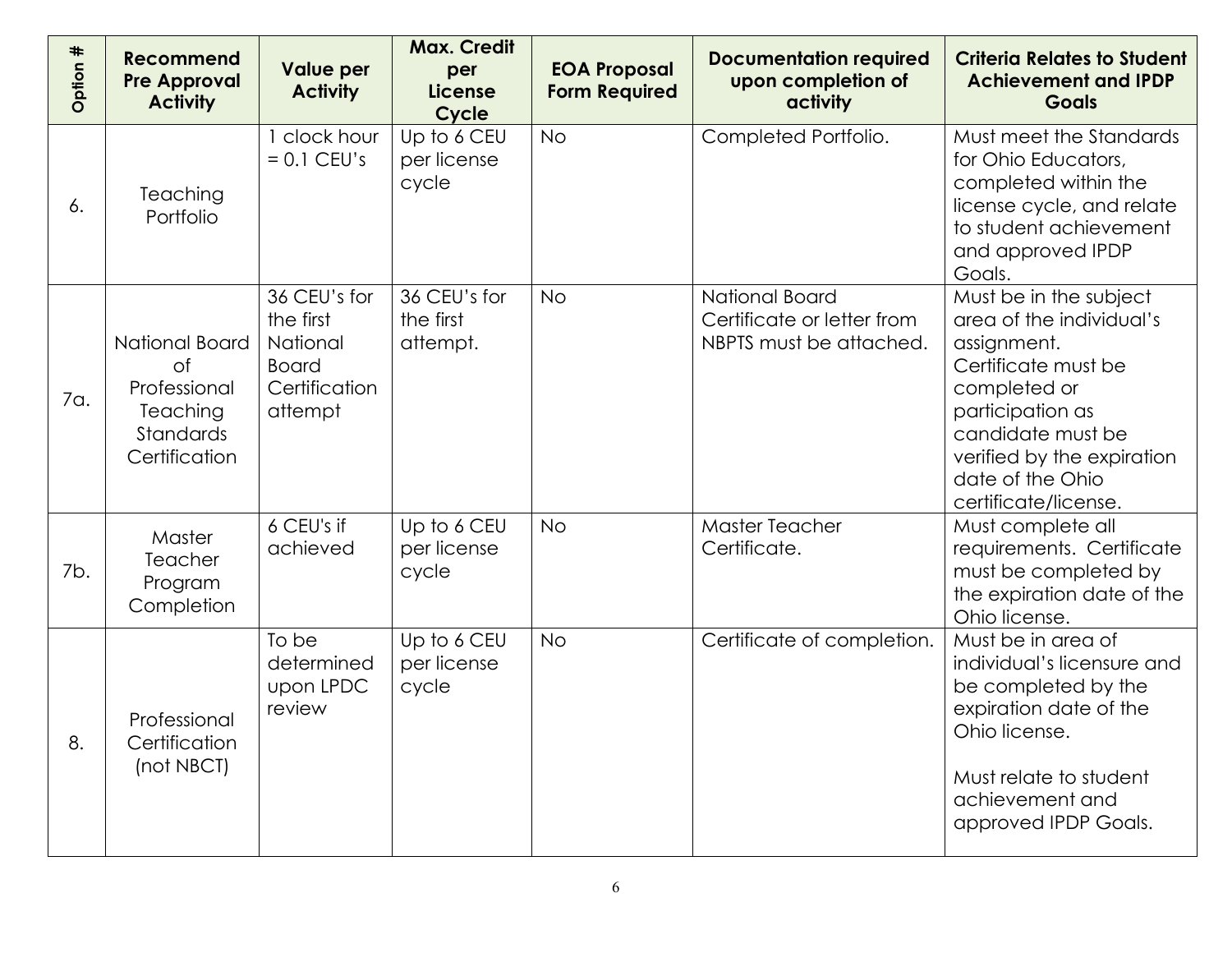| Option<br>$\ddagger$ | <b>Recommend</b><br><b>Pre Approval</b><br><b>Activity</b>                                                                          | <b>Value per</b><br><b>Activity</b>                                     | <b>Max. Credit</b><br>per<br><b>License</b><br>Cycle                                | <b>EOA Proposal</b><br><b>Form Required</b>                                                                                                                    | <b>Documentation required</b><br>upon completion of<br>activity                           | <b>Criteria Relates to Student</b><br><b>Achievement and IPDP</b><br><b>Goals</b>                                                                                                                                                                          |
|----------------------|-------------------------------------------------------------------------------------------------------------------------------------|-------------------------------------------------------------------------|-------------------------------------------------------------------------------------|----------------------------------------------------------------------------------------------------------------------------------------------------------------|-------------------------------------------------------------------------------------------|------------------------------------------------------------------------------------------------------------------------------------------------------------------------------------------------------------------------------------------------------------|
| 9.                   | Mentoring/<br>Peer Coaching                                                                                                         | 1 clock hour<br>$= .1$ CEU                                              | Up to 6 CEU<br>per license<br>cycle<br><b>Both</b><br>participants<br>are eligible. | <b>No</b>                                                                                                                                                      | <b>EOA Reflection</b><br>document and attach<br>log of time spent doing<br>this activity. | Must be either in a formal<br>mentoring program in the<br>school district or an<br>informal program under<br>the guidance of the<br>building principal.<br>Must relate to student<br>achievement and<br>approved IPDP Goals.                               |
| 10.                  | Cooperating<br>teacher for a<br>student<br>teacher or<br>Cooperating<br>Educator for a<br>Method/<br>Practicum or<br>Intern student | 2 CEU's per<br>semester<br>1 CEU per<br>quarter per<br>license<br>cycle | Up to 3 CEU's<br>per license<br>cycle                                               | <b>No</b>                                                                                                                                                      | <b>EOA Reflection</b><br>document and attach<br>log of time spent doing<br>this activity. | Must be supervisor of<br>undergraduate student,<br>graduate student or<br>undergraduate intern, or<br>student teacher with<br>college program which<br>provides university<br>supervisor. Placement<br>must be approved by the<br>district and university. |
| 11.                  | Teaching a<br>course,<br>seminar, adult,<br>or technical<br>course                                                                  | 3 CEU's per<br>semester<br>course<br>2 CEU's per<br>quarter<br>course   | Up to 6 CEU<br>per license<br>cycle                                                 | Yes. Equivalent<br><b>Other Activity</b><br>Proposal form<br>must be<br>submitted to<br>the LPDC for<br>pre-approval<br>prior to<br>beginning the<br>activity. | <b>Official University</b><br>Signature /<br>documentation                                | One course maximum<br>per cycle.<br>Must relate to student<br>achievement and<br>approved IPDP Goals.                                                                                                                                                      |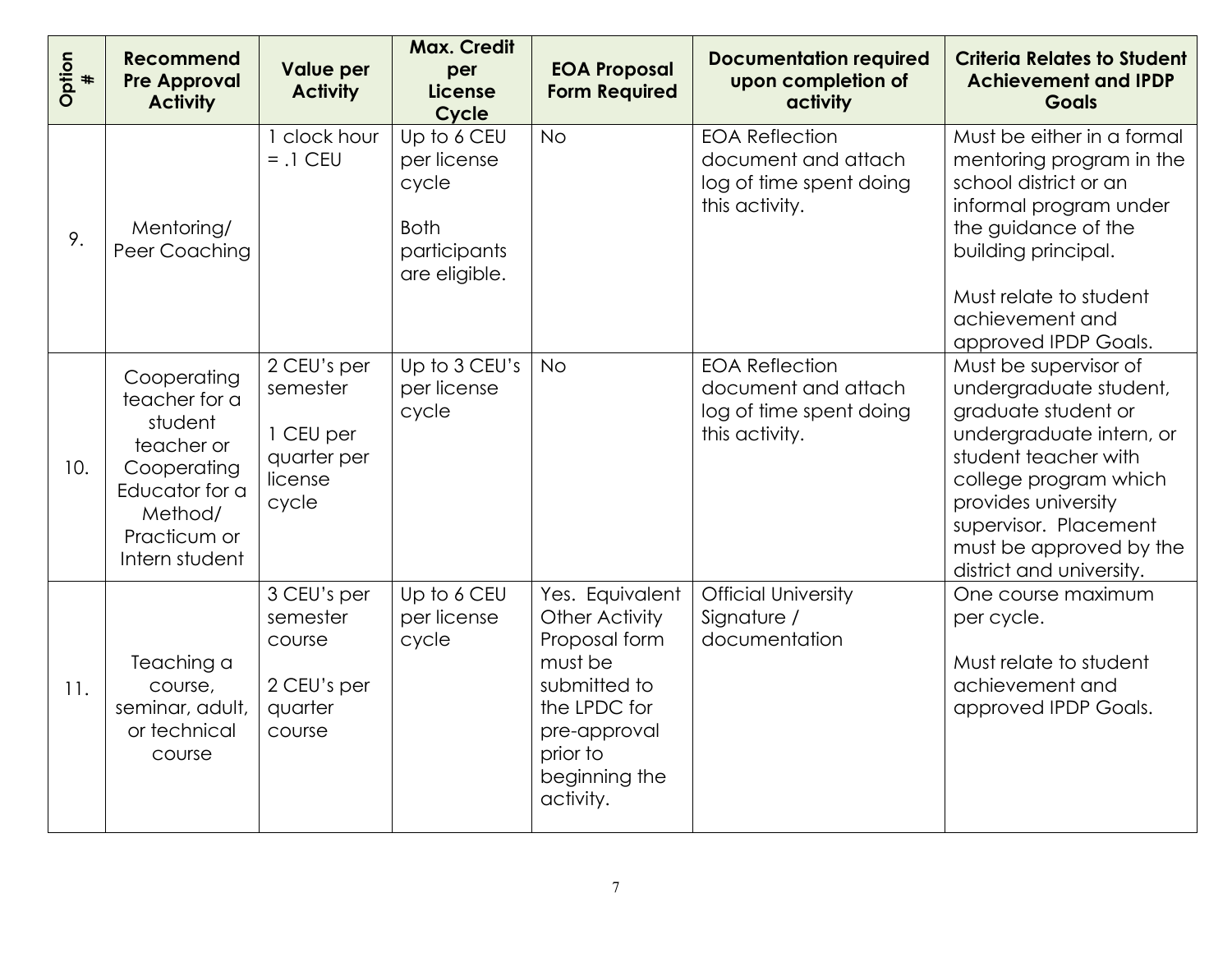| Option<br># | <b>Recommend</b><br><b>Pre Approval</b><br><b>Activity</b>          | <b>Value per</b><br><b>Activity</b>                                                                                                                             | <b>Max. Credit</b><br>per<br><b>License</b><br>Cycle                                 | <b>EOA Proposal</b><br><b>Form Required</b> | <b>Documentation required</b><br>upon completion of<br>activity                                                                                                                                                       | <b>Criteria Relates to Student</b><br><b>Achievement and IPDP</b><br><b>Goals</b>                                                                                                                                                                                                                                                                                                               |
|-------------|---------------------------------------------------------------------|-----------------------------------------------------------------------------------------------------------------------------------------------------------------|--------------------------------------------------------------------------------------|---------------------------------------------|-----------------------------------------------------------------------------------------------------------------------------------------------------------------------------------------------------------------------|-------------------------------------------------------------------------------------------------------------------------------------------------------------------------------------------------------------------------------------------------------------------------------------------------------------------------------------------------------------------------------------------------|
| 12.         | Professional<br>Presentation<br>(In-services,<br>workshops,<br>etc. | Presenter may<br>receive<br>documented<br>prep hours for<br>each<br>presentation<br>plus hours of<br>presentation.<br>clock hour<br>presentation<br>$= 0.1$ CEU | Maximum of<br>3 CEU's per<br>license cycle                                           | <b>No</b>                                   | <b>EOA Reflection</b><br>document and attach<br>log of time spent doing<br>this activity.<br>Applied to first<br>presentation only and<br>must include copy of<br>presentation or copy of<br>program including times. | Must contribute to the<br>education profession or<br>add to the body of<br>knowledge in the<br>individual's specific field.<br>Must relate to student<br>achievement and<br>approved IPDP Goals.                                                                                                                                                                                                |
| 13.         | Professional<br>Organization<br>Committees                          | clock hour<br>$= 0.1$ CEU                                                                                                                                       | 3 CEU's per<br>committee<br>with a<br>maximum of<br>6 CEU's per<br>license<br>cycle. | <b>No</b>                                   | <b>EOA Reflection</b><br>document with<br>documentation of hours<br>verified by the president<br>or chair of the committee<br>or CEU's.                                                                               | Must be service on formal<br>committee organized by local,<br>state, national, or international<br>education agency or<br>organization.<br>Must contribute to the<br>education profession or add to<br>the body of knowledge in the<br>individual's specific field.<br>Documented clock hours of<br>committee work.<br>Must relate to student<br>achievement and approved<br><b>IPDP Goals.</b> |
| 14.         | Participation<br>OH.<br><b>Building/District</b><br>Committees      | clock hour<br>$= 0.1$ CEU                                                                                                                                       | 2 CEU's per<br>committee<br>with a<br>maximum of<br>6 CEU's per<br>license cycle     | <b>No</b>                                   | CEU Certificate.                                                                                                                                                                                                      | Must be one of the following<br>committees: program advisory<br>committee, Intervention<br>Assistance Team (IAT), Building<br>Leadership Team (BLT),<br><b>Principal Advisory Committee</b><br>(PAC), District committee,<br>Curriculum Dev. committee, or<br>LPDC.<br>Must relate to student<br>achievement.                                                                                   |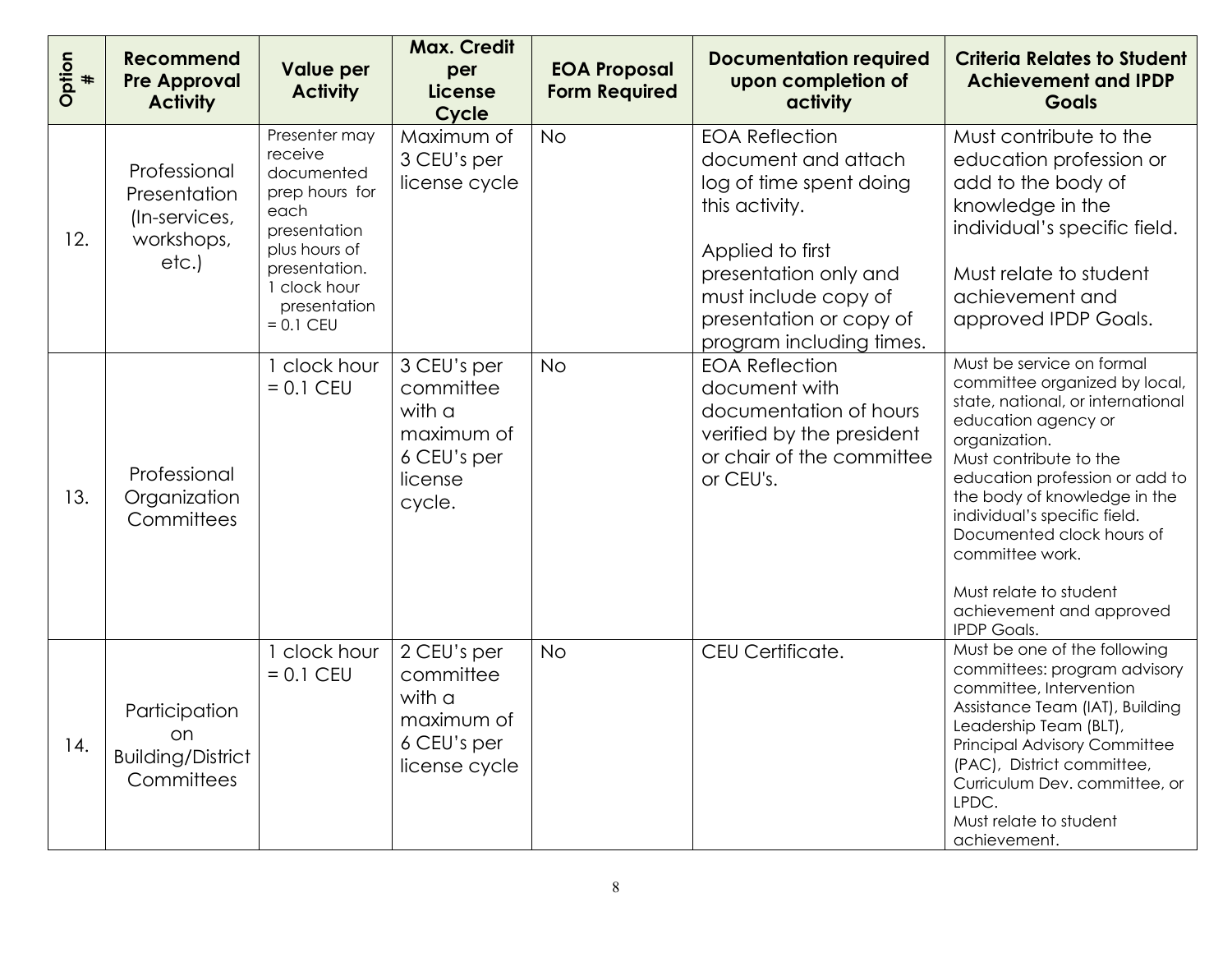| Option<br># | <b>Recommend</b><br><b>Pre Approval</b><br><b>Activity</b>                                                                                            | <b>Value per</b><br><b>Activity</b> | <b>Max. Credit</b><br>per<br><b>License</b><br>Cycle | <b>EOA Proposal</b><br><b>Form Required</b>                                                                                                             | <b>Documentation required</b><br>upon completion of<br>activity                                                                                                                                                                                             | <b>Criteria Relates to Student</b><br><b>Achievement and IPDP</b><br><b>Goals</b>                                                                                                                                                                                                                |
|-------------|-------------------------------------------------------------------------------------------------------------------------------------------------------|-------------------------------------|------------------------------------------------------|---------------------------------------------------------------------------------------------------------------------------------------------------------|-------------------------------------------------------------------------------------------------------------------------------------------------------------------------------------------------------------------------------------------------------------|--------------------------------------------------------------------------------------------------------------------------------------------------------------------------------------------------------------------------------------------------------------------------------------------------|
| 15.         | Educational<br><b>Travel</b>                                                                                                                          | 2 clock<br>hours $= 0.1$<br>CEU     | Up to 6 CEU<br>per license<br>cycle                  | Yes. Equivalent<br>Other Activity<br>Proposal form<br>must be<br>submitted to<br>the LPDC for<br>pre-approval<br>prior to<br>beginning the<br>activity. | Must include a copy of<br>educational objectives<br>for the trip. Log activities,<br>including actual time<br>involved in the activities<br>and in the instruction of<br>the objectives and log of<br>time spent, reflective<br>journal.                    | Must pertain to the individual's<br>certification/licensure or district<br>or building goals. Must include<br>evidence of pre-planned<br>activities centered around the<br>educational objectives of the<br>trip.<br>Must relate to student<br>achievement and approved<br><b>IPDP Goals.</b>    |
| 16.         | Innovative<br>educational<br>project that<br>applies<br>educational<br>skills and<br>knowledge<br>toward the<br>development<br>of a final<br>product. | 2 clock<br>hours $= 0.1$<br>CEU's   | Up to 6 CEU<br>per license<br>cycle                  | Yes. Equivalent<br>Other Activity<br>Proposal form<br>must be<br>submitted to<br>the LPDC for<br>pre-approval<br>prior to<br>beginning the<br>activity. | <b>EOA Reflection</b><br>document and final<br>product portfolio.<br>Attach log of time spent<br>doing this activity.                                                                                                                                       | Must relate to student<br>achievement and approved<br><b>IPDP Goals.</b><br>Includes hours for planning<br>and preparation only.<br>Project must enhance<br>teaching and learning and<br>must apply to district-graded<br>course of study and is above<br>and beyond normal job<br>expectations. |
| 17.         | Grant writing<br>or state or<br>national<br>award<br>appreciation                                                                                     | clock hour<br>$= 0.1$ CEU           | Up to 6 CEU<br>per license<br>cycle                  | <b>No</b>                                                                                                                                               | Grant or honor need not be<br>awarded to receive CEU's.<br>Grant or honor must pertain to<br>individual's certification/<br>licensure areas or to district or<br>building goals.<br>Provide a copy of the<br>proposal and documentation<br>of hours logged. | Grant writing / Copy of<br>completed grant or state or<br>national award appreciation.<br>Must relate to student<br>achievement and approved<br><b>IPDP Goals.</b>                                                                                                                               |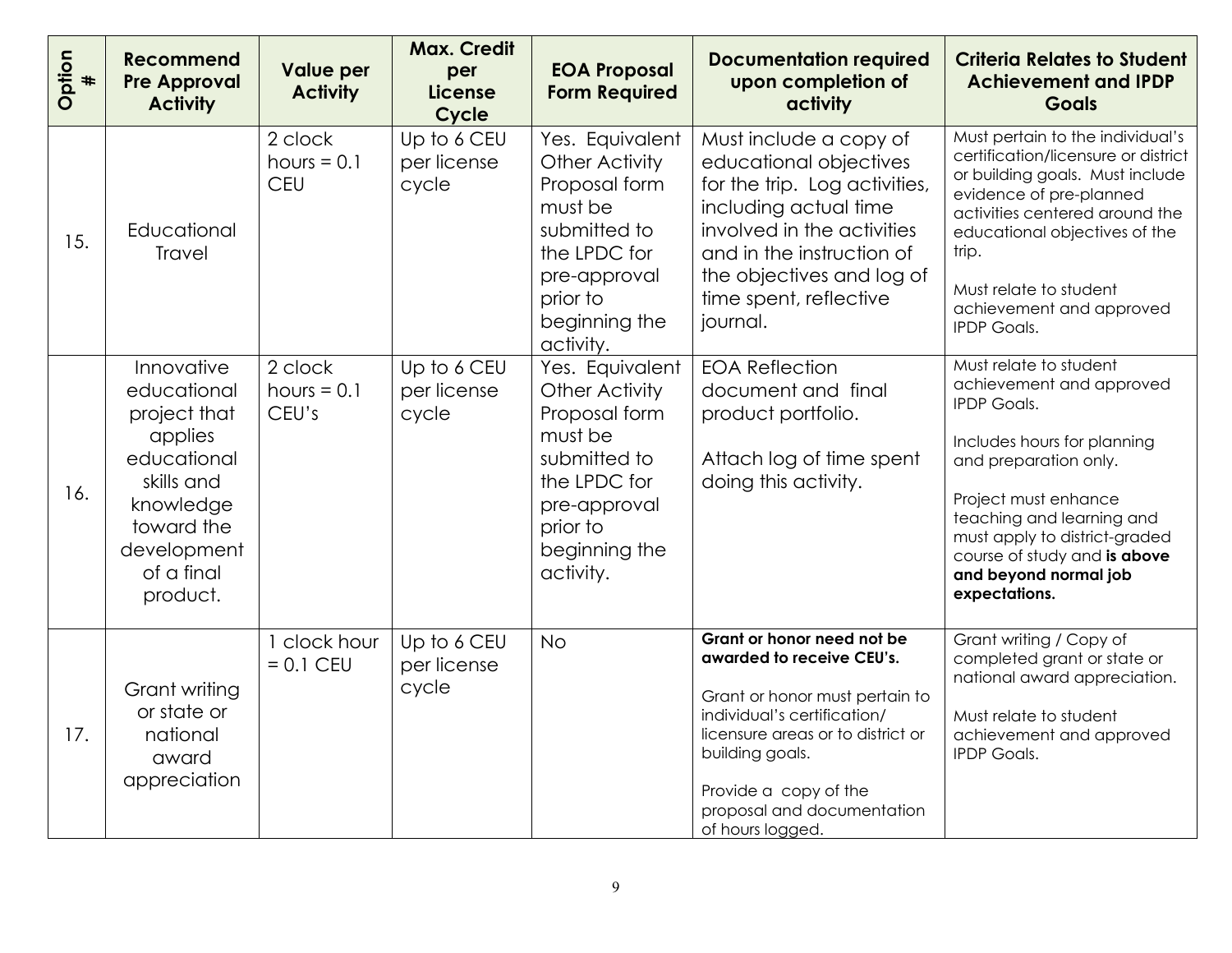| Option<br>$\ddagger$ | <b>Recommend</b><br><b>Pre Approval</b><br><b>Activity</b>                             | <b>Value per</b><br><b>Activity</b>                                                                                                                                                                                                                        | <b>Max. Credit</b><br>per<br><b>License</b><br>Cycle | <b>EOA Proposal</b><br><b>Form Required</b> | <b>Documentation required</b><br>upon completion of<br>activity                                                                                                                                        | <b>Criteria Relates to Student</b><br><b>Achievement and IPDP</b><br><b>Goals</b>                                                                      |
|----------------------|----------------------------------------------------------------------------------------|------------------------------------------------------------------------------------------------------------------------------------------------------------------------------------------------------------------------------------------------------------|------------------------------------------------------|---------------------------------------------|--------------------------------------------------------------------------------------------------------------------------------------------------------------------------------------------------------|--------------------------------------------------------------------------------------------------------------------------------------------------------|
| 18.                  | Externship in<br><b>Related Area</b><br><b>or</b><br><b>Related Work</b><br>Experience | 2 clock<br>hours $= 0.1$<br><b>CEU</b>                                                                                                                                                                                                                     | Up to 6 CEU<br>per license<br>cycle                  | <b>No</b>                                   | <b>EOA Reflection</b><br>document, statement of<br>verification by supervisor,<br>or CEU certificate.<br>Attach log of time spent<br>doing this activity.                                              | Must enhance one's work<br>professionally, or<br>contribute to<br>specialization.<br>Must relate to student<br>achievement and<br>approved IPDP Goals. |
| 19a.                 | Professional<br>Reading                                                                | clock hour<br>$= 0.1$ CEU for<br>journal<br>articles.<br>1 CEU per<br>book.                                                                                                                                                                                | Maximum of<br>5 CEU's per<br>license cycle           | <b>No</b>                                   | Reflective journal and log<br>of time spent.                                                                                                                                                           | Must enhance one's work<br>professionally, or<br>contribute to<br>specialization.<br>Must relate to student<br>achievement and<br>approved IPDP Goals. |
| 19 <sub>b</sub> .    | Guided<br>Reading/<br>Book Clubs /<br><b>Bookroom</b><br>texts                         | $1$ clock hour =<br>0.1 CEU<br>Read 4 picture<br>books equals 1<br>contact hour<br>or 0.1 CEU's;<br><b>Chapter Books:</b><br>100 pgs equals<br>1 contact hour<br>or 0.1 CEU. For<br>each<br>additional 100<br>pages an<br>additional 0.1<br>CEU is earned. | Maximum of<br>3 CEU's per<br>license<br>cycle.       | <b>No</b>                                   | <b>EOA Reflection</b><br>document; attach log of<br>time spent doing this<br>activity; Guided Reading<br>Lesson Plan for each<br>book read; CEU<br>certificate signed by<br><b>Building Principal.</b> | Must enhance one's work<br>professionally and relate<br>to student achievement<br>and approved IPDP<br>Goals.                                          |